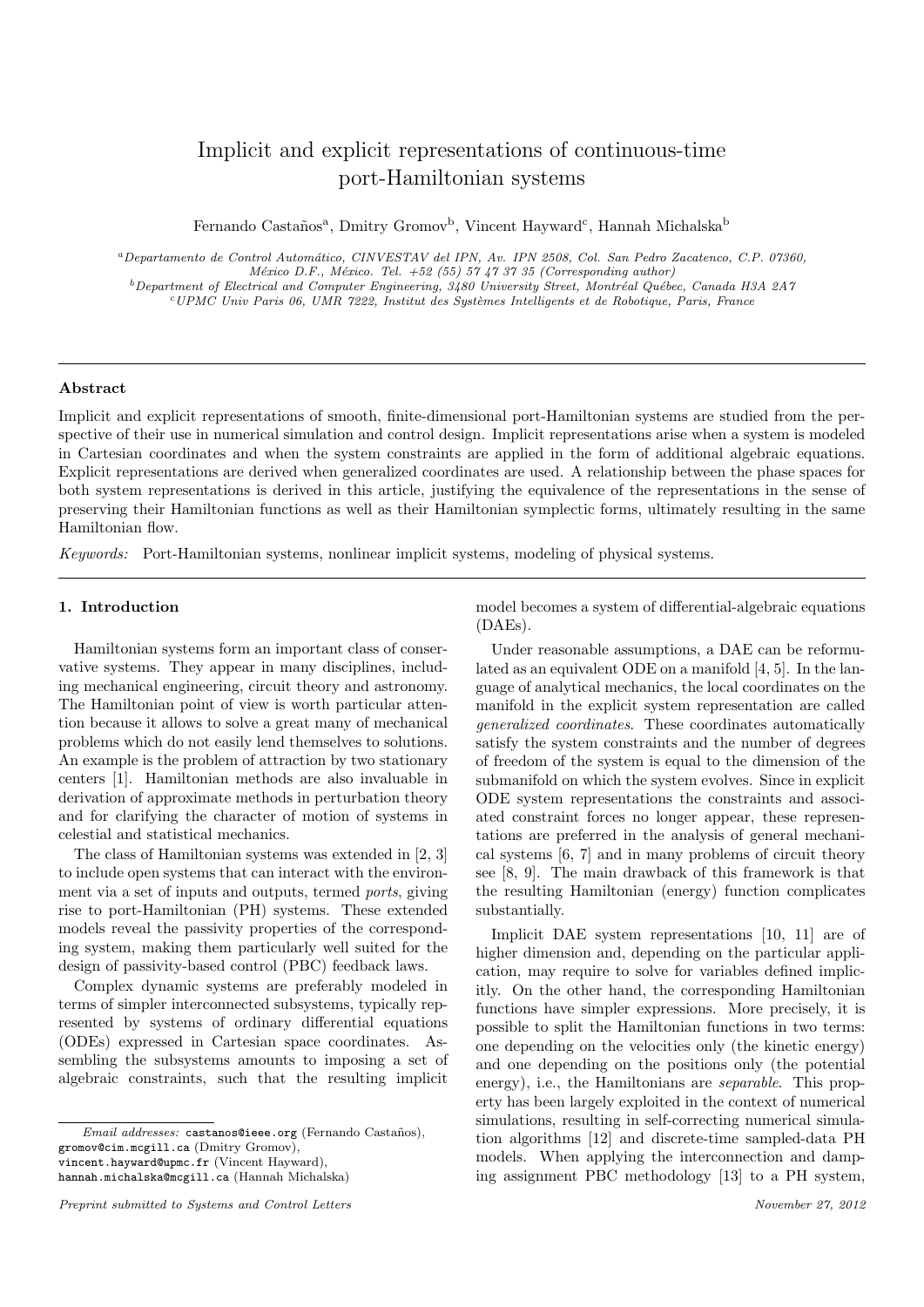the resulting partial differential equations are simplified considerably if the kinetic energy does not depend on the positions, so there are possible advantages in using implicit representations in a control context as well (other advantages are suggested in [11]).

#### 1.1. Motivation

For Hamiltonian systems, both DAE and ODE models have been extensively studied [6, 10, 12], but little has been said about the correspondence between the associated phase spaces and system flows. It has been briefly suggested in [7, 14] that, formally, the manifold on which the ODE is defined can be regarded as an embedded submanifold of the original Euclidean configuration space, but a detailed analysis about the mapping between phase spaces has not been carried out. A rigorous discussion of these relationships is presented here.

Some properties of PH systems that are important from the control perspective (such as passivity) have been thoroughly addressed within the ODE framework only [13]. Passivity has been discussed within the DAE framework from an algebraic perspective, using the notion of Dirac structure [3], but a geometric treatment is still needed.

#### 1.2. Contributions

We provide a map  $(i, j^*)$  from the phase space of the ODE system model to the phase space of the DAE system model. The map is shown to commute with the Legendre transform (Propositions 6 and 7), justifying the use of DAE and ODE models on an equal footing. For systems with inputs, we show how the control vector fields are mapped from one representation to the other. This is summarized on Table 3.1.

Proposition 14 provides simple conditions for assessing the passivity of PH systems defined implicitly. Proposition 15 shows how the symplectic form changes in the presence of external inputs (this computation is new, both in the explicit and implicit frameworks).

## 1.3. Paper structure

The purpose of Section 2 is to establish a concrete relation between phase spaces. Section 2.1 presents conditions for the configuration space to be embeddable in a higherdimensional ambient space. Sections 2.2 and 2.3 use this embedding to relate the tangent and cotangent bundles of the configuration space to their corresponding subbundles of the ambient space. Sections 2.4 and 2.5 recall the Legendre transform and Hamilton equations. Energy conservation and symplecticity are discussed in Section 2.6.

In Section 3 we consider systems with inputs and discuss their effect on the properties of energy conservation and symplecticity. Special emphasis is given to implicit representations.

Conclusions and future work are given in Section 4.

#### 2. Hamiltonian Systems as ODEs and DAEs

## 2.1. System Configuration Spaces

The class of Hamiltonian systems considered here is restricted to mechanical finite-dimensional systems with holonomic constraints that evolve in continuous time. Systems of this type typically consist of M rigid bodies held together as one structure by the action of constraint forces. The position of each of the rigid bodies can be unambiguously described in terms of the position of its center of mass and its orientation in space The configuration space of a spatial system as a whole can be thought to be a subset of a Cartesian space of dimension  $n = 6M$ . In the plane,  $n = 3M$ .

It is assumed for simplicity that the holonomic system constraints are expressed by smooth  $(C^{\infty})$  independent functions  $g: \mathbb{R}^n \to \mathbb{R}^k$ , with  $k \leq n$ , that do not depend on time. The configuration space of the constrained system as a whole in the implicit DAE form is then the level set  $\mathbb{G} := g^{-1}(0) = \{r \in \mathbb{R}^n \mid g(r) = 0\},\$  where  $g^{-1}(0)$  is the inverse image of  $0 \in \mathbb{R}^k$ . Functional independence of the constraints is expressed in terms of the rank condition.

# Assumption 1. The rank of g is equal to k at all points of the set  $g^{-1}(0)$ .

Under this assumption, the value  $0 \in \mathbb{R}^k$  is called a *reg*ular value of g. The level set  $g^{-1}(0)$  is a regular level set of q and q is said to be a *defining map* for  $\mathbb{G}$  [15, p. 183– 184]. It follows that G is a closed embedded submanifold of  $\mathbb{R}^n$  [15, Cor. 8.10, p. 182]. The Constant-Rank Level Set Theorem [15, Th. 8.8, p. 182] further specifies the dimension of  $\mathbb{G}$  to be  $o = n-k$ . This motivates the following definition.

Definition 2. The number of degrees of freedom of a system with  $G$  as its configuration space is defined as the dimension of G. The coordinates delivered by the charts on G are called generalized coordinates for the system.

Since  $\mathbb G$  is an embedded submanifold of  $\mathbb R^n$ , there exists an inclusion map  $i : \mathbb{G} \hookrightarrow \mathbb{R}^n$  (embedding) with rank(*i*) = dim  $\mathbb{G}$  and which is a homeomorphism onto  $\imath(\mathbb{G}) \subset \mathbb{R}^n$  in the subspace topology on  $\mathbb{R}^n$ . Such an inclusion map  $i(a) = a$  (one-to-one), sends each element a of  $\mathbb{G}$  to a treated as an element of  $\mathbb{R}^n$  and has different expressions in different coordinates on  $\mathbb{G}$  and on  $\mathbb{R}^n$ . In practical situations, the geometric properties of the system under study often suggest a selection of coordinates on which the inclusion map  $i : \mathbb{R}^o \hookrightarrow \mathbb{R}^n$  satisfies the conditions for a topological embedding and such that  $q \circ i \equiv 0$ .

Henceforward, the Cartesian coordinates on  $\mathbb{R}^n$  will be denoted by  $r = (r^1, \ldots, r^n)$  and the generalized coordinates of G will be denoted by  $q = (q^1, \ldots, q^o)$ . It follows from the foregoing discussion that, in generalized coordinates,  $r = i(q)$ . It is natural to ask how dynamical system models in the alternative coordinates  $(r^1, \ldots, r^n)$ and  $(q^1, \ldots, q^o)$  can be constructed and in which sense are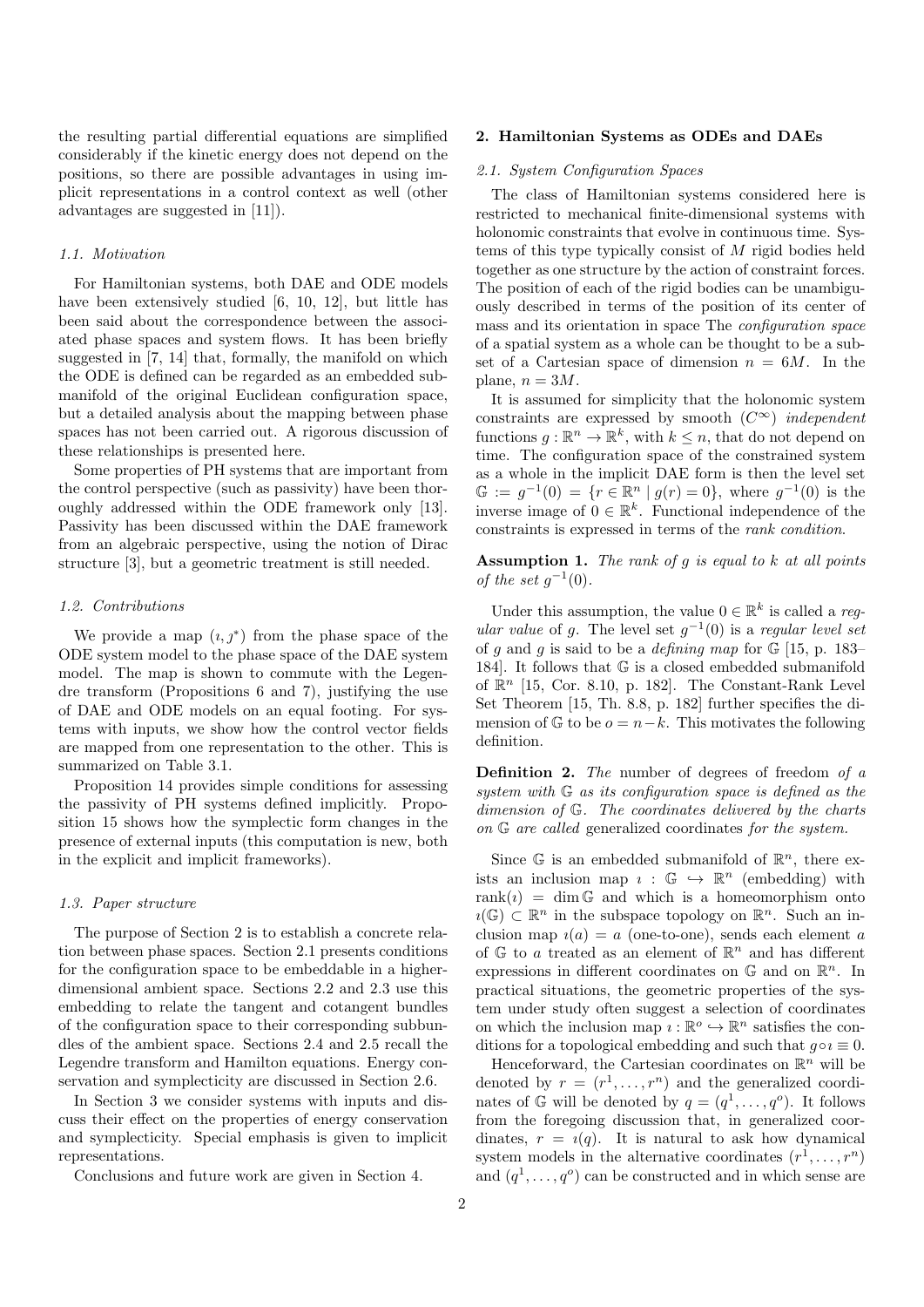these system models equivalent. The domains in which to express the Lagrangian and Hamiltonian functions are, respectively, the tangent and the cotangent bundles of the configuration space. The relations of these functions in the two representations have to be addressed first.

## 2.2. The Tangent Bundles and the Lagrangians

Let  $T_q\times$  denote the tangent space to the manifold  ${\mathbb G}$  at a point  $q \in \mathbb{G}$  and let  $T\mathbb{G} = \coprod_{q \in \mathbb{G}} T_q\mathbb{G}$  be the tangent bundle of G. The flow of a dynamical system evolving on the manifold  $T\mathbb{G}$  is then determined by application of Hamilton's Principle, which states that the action associated with a system trajectory over any interval of time  $[t_1, t_2]$  has a stationary value that is expressed by

$$
\hat{L}: T\mathbb{G} \to \mathbb{R} \ , \quad \delta \int_{t_1}^{t_2} \hat{L}(q, \dot{q}) dt = 0 \ ,
$$

where  $\delta$  denotes the variation of the action functional over the class of smooth trajectories  $q(t)$  with fixed endpoints. The Lagrangian  $\hat{L}$  represents the difference between the kinetic and potential energies of the system, i.e.  $\hat{L} = \hat{K} -$ V, expressed in the generalized coordinates  $(q, \dot{q})$  on TG induced by the coordinates on G. The tangent bundle  $T\mathbb{G}$  is assumed to be equipped with a Riemannian metric, that is, a symmetric, bilinear, positive-definite form  $\langle \langle \cdot, \cdot \rangle \rangle$ on TG, so that  $\hat{K} = \frac{1}{2} \langle \langle \hat{q}, \hat{q} \rangle \rangle$ . The potential energy is a function  $\hat{V}: \mathbb{G} \to \mathbb{R}$ .

Now, let  $T_r\mathbb{R}^n$  denote the tangent space to  $\mathbb{R}^n$  at r and let  $T\mathbb{R}^n$  be the tangent bundle of  $\mathbb{R}^n$ . The constrained Hamilton's Principle [16, p. 103], as stated in the Cartesian coordinates, calls for the stationarity of the constrained Lagrangian

$$
L: T\mathbb{R}^n \to \mathbb{R} \ , \quad \delta \int_{t_1}^{t_2} \left( L(r, \dot{r}) + \sum_{i=1}^k \lambda_i g^i(r) \right) dt = 0 \ ,
$$

where the variations are also taken over the class of paths  $r(t)$  with fixed endpoints and where L satisfies  $\tilde{L} = L \circ \varphi$ with  $\varphi := (i, i_*)$  a bundle map from TG to TR<sup>n</sup>. The necessary conditions for stationarity take the usual form

$$
\frac{\mathrm{d}}{\mathrm{d}t}\frac{\partial}{\partial \dot{r}}L(r,\dot{r})-\frac{\partial}{\partial r}L(r,\dot{r})+\sum_{i=1}^k\lambda_i\frac{\partial}{\partial r}g^i(r)=0.
$$

The flow of the system, being constrained, does not evolve on the whole  $T\mathbb{R}^n$ , it rather evolves on a subbundle (a collection of linear subspaces of  $T_{i(q)}\mathbb{R}^n$ ). We now provide a way to characterize such subspaces. Intuitively, these should be identifiable with  $T_q \mathbb{G}$ . More precisely, let  $i_*: T_q \mathbb{G} \to T_{i(q)} \mathbb{R}^n$  be the push-forward by *i*. The desired subspaces can be simply written as  $\iota_*(T_q\mathbb{G})$ , but we wish to characterize them without recourse to an explicit representation for G. This can be done in terms of derivations as follows. The image  $\tilde{X} = i_*(X) \in T_{i(q)} \mathbb{R}^n$  of a vector  $X \in T_q \mathbb{G}$  operates as  $\tilde{X}h = (\iota_* X)h = X(h \circ \iota) = X(h_{|\mathbb{G}})$ 

on smooth functions h on  $\mathbb{R}^n$ . Here,  $h_{\vert\mathbb{G}}$  is the restriction of h to G. Note that the image of  $T_q$ G is equal to

$$
i_*(T_q \mathbb{G}) = \{ X \in T_{i(q)} \mathbb{R}^n \, | \, Xh = 0 \, , h \in C^{\infty} \, , \, h_{|\mathbb{G}} \equiv 0 \} \, ,
$$

see [15, Prop. 8.5, p. 178]. Since the map  $g = (g^1, \ldots, g^k)$ is smooth and vanishes on G, the desired subspace is

$$
i_*(T_q \mathbb{G}) = \{ X \in T_{i(q)} \mathbb{R}^n \, | \, Xg^i = 0 \text{ for } i = 1, \dots, k \} \quad (1)
$$

(note that the right-hand side only depends on the defining map).

The following assumption about the convexity of the Lagrangian function is standard because it guarantees adequate regularity (of class at least  $\mathcal{C}^2$ ) of the extremals of the associated action functional; again see [16].

Assumption 3. The Hessian matrix

$$
\left\{\frac{\partial^2 L(r,\dot{r})}{\partial \dot{r}^i \partial \dot{r}^j}\right\}_{ij}
$$

is positive definite for all  $(r, \dot{r}) \in T\mathbb{R}^n$  so  $L(r, \dot{r})$  is convex  $in \; \dot{r}$ .

This assumption is satisfied for most mechanical systems in view of the Riemannian form of the kinetic energy [17].

## 2.3. Hamiltonian Phase Spaces

The passage from the Lagrange formulation of the stationary conditions on TG to the Hamiltonian formulation on the cotangent bundle  $T^{\ast} \mathbb{G}$ , referred to as the phase space of the Hamiltonian system, is made by employing the Legendre transformation. In what follows, we apply the same methodology but using implicit representations. Again, since the system is constrained, its flow does not evolve on the whole  $T^*\mathbb{R}^n$ , so we devote this subsection to the characterization of the subbundle on which the flow evolves.

Finding the appropriate subbundle of  $T^*\mathbb{R}^n$  is, surprisingly, more complicated than finding the appropriate subbundle of  $T\mathbb{R}^n$ . There are two difficulties: The inclusion  $\imath$ does not define an injection from  $T_q^* \mathbb{G}$  to  $T_{i(q)}^* \mathbb{R}^n$ , it rather defines a surjection (the pull-back) from  $T_{i(q)}^* \mathbb{R}^n$  to  $T_q^* \mathbb{G}$ . Thus, the desired subbundle cannot be uniquely defined as there are many subsets of  $T_{i(q)}^* \mathbb{R}^n$  with the same image  $T_q^* \mathbb{G}$  under this map. Also, recall that there is no canonical isomorphism between a linear space and its first dual [15, p. 127], so the subspaces (1) do not define natural subspaces of  $T_{i(q)}^* \mathbb{R}^n$ . We will show, however, that by incorporating the knowledge of the system Lagrangian it is possible to construct a special submanifold  $L\mathbb{G}$  of  $T^*\mathbb{R}^n$ that accounts for the system constraints. An important part of this construction is played by the fiber derivative map, which also takes part of the Legendre transformation, as defined below [7].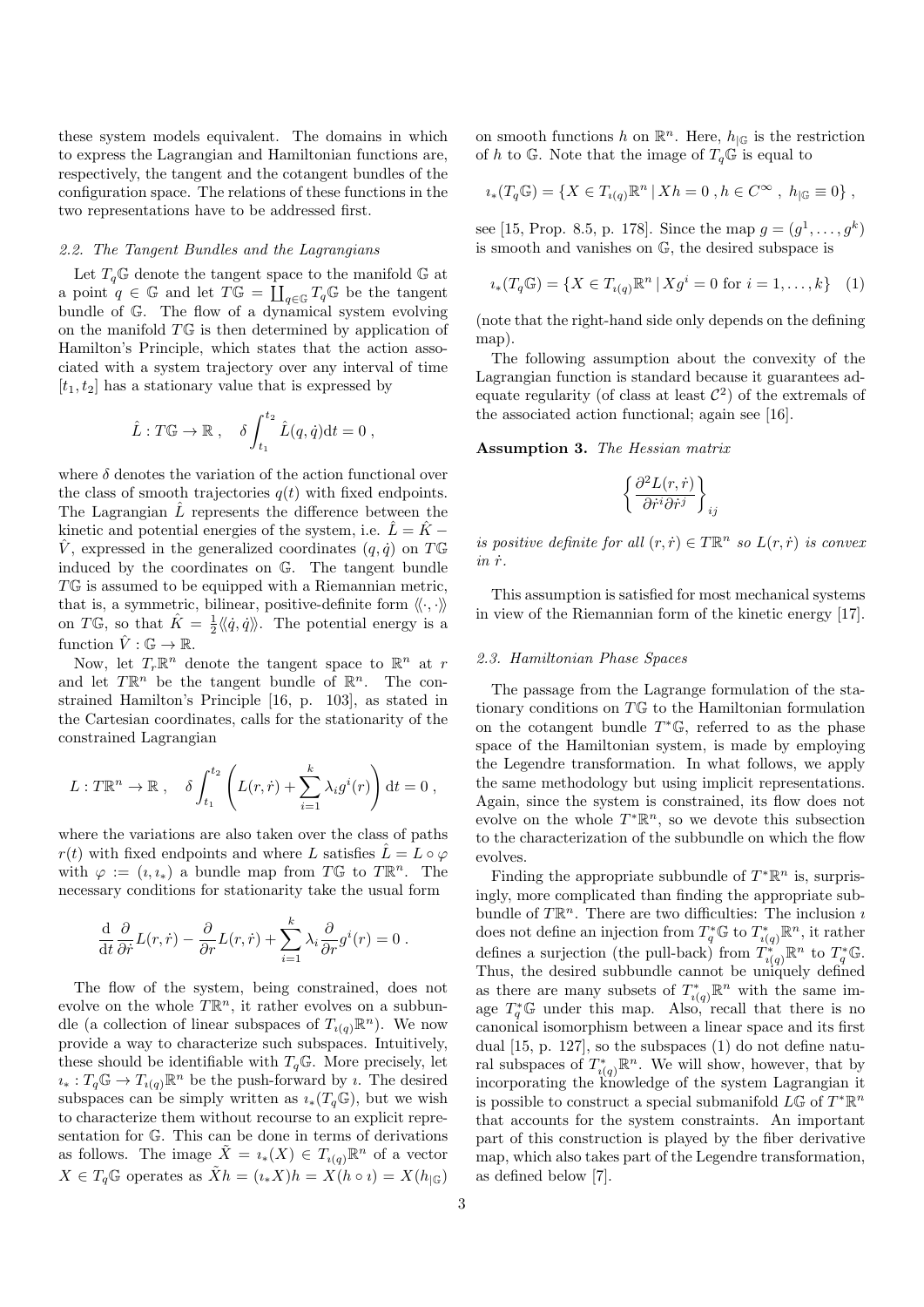

Figure 1: Commutative diagram showing the relationship between the phase spaces  $T^* \mathbb{G}$  and  $\overline{L} \mathbb{G}$ . Notice that  $\overline{L} \mathbb{G}$  is not a fiber bundle if  $FL$  is nonlinear (i.e., if L is not quadratic in  $\dot{r}$ ).

**Definition 4.** The fiber derivative of  $L$  is a map  $FL$ :  $T\mathbb{R}^n \to T^*\mathbb{R}^n$  defined by

$$
\langle \mathcal{F}L(X), Y \rangle = \left. \frac{\mathrm{d}}{\mathrm{d}s} \right|_{s=0} L(r, X + sY)
$$

for all  $X, Y \in T_r \mathbb{R}^n$  and any  $r \in \mathbb{R}^n$ , where  $\langle \cdot, \cdot \rangle$  is the standard pairing of a vector and a covector, i.e. the value of a covector  $FL(X)$  as it acts on the vector Y.

The value  $\langle \mathcal{F}L(X), Y \rangle$  is in fact equal to the variation in L at X along the fiber  $T_r \mathbb{R}^n$  in the direction of Y. It is also easily verified that  $FL$  is fiber-preserving in the sense that it maps the fiber  $T_r \mathbb{R}^n$  into the fiber  $T_r^* \mathbb{R}^n$ . Hereafter, the notation  $\{r^i, \dot{r}^i\}$  and  $\{r^i, p_i\}$  will be used to denote global coordinates on  $\hat{T}\mathbb{R}^n$  and  $T^*\mathbb{R}^n$ , respectively, while  $\{q^i, \dot{q}^i\}$  and  $\{q^i, \hat{p}_i\}$  denote local coordinates on  $T\mathbb{G}$ and  $T^{\ast} \mathbb{G}$ . In charts, the fiber derivative takes the familiar form,  $\mathcal{F}L : (r, \dot{r}) \mapsto (r, p) : p_i = \partial L(r, \dot{r})/\partial \dot{r}^i$  (i.e., it is a gradient mapping). We propose the following definition.

Definition 5. The Legendre manifold LG is defined as the submanifold of  $T^*\mathbb{R}^n$  given by  $L_q\mathbb{G} := \mathcal{F} L \circ i_*(T_q\mathbb{G})$ and  $L\mathbb{G} = \coprod_{q \in \mathbb{G}} L_q \mathbb{G} \subset T^* \mathbb{R}^n$ .

Note that, by virtue of Assumption 3, the fiber map  $\mathcal{F}L$ is a  $\mathcal{C}^{s-1}$ -diffeomorphism of  $\iota_*(T_q \mathbb{G})$  onto  $L\mathbb{G}$ ; see [18, Lem. 1]. This fact allows us to define the desired subbundle using the defining functions and the Lagrangian alone, as illustrated in Fig. 1.

**Proposition 6.** Let  $\mathcal{F}\hat{L}$  denote the fiber derivative of the Lagrangian function  $\hat{L}: T\mathbb{G} \to \mathbb{R}, \ \hat{L} = L \circ \varphi$ , expressed in local coordinates on  $T\mathbb{G}$ . Let  $\imath^*$  denote the pull-back of  $\imath$ . Then, the diagram of Fig. 1 commutes. Moreover,  $\mathcal{F}\hat{L}$  is  $a C^{s-1}$ -diffeomorphism of TG onto T\*G.

*Proof.* First it will be shown that  $\mathcal{F}\hat{L} = i^* \circ \mathcal{F} L \circ i_*$ . Applying Definition 4 to  $\hat{L}$  gives  $\langle \mathcal{F}\hat{L}(\xi), \eta \rangle = \frac{d}{ds}\big|_{s=0} \hat{L}(q, \xi + s\eta),$ where  $\xi, \eta \in T_q \mathbb{G}$ . Using  $\hat{L} = L \circ \varphi$  in the right hand side  $\langle \mathcal{F}\tilde{L}(\xi), \eta \rangle = \langle \mathcal{F}L \circ \iota_*(\xi), \iota_*(\eta) \rangle$ , for  $\xi, \eta \in T_q\mathbb{G}$ . Employing the definition of the pull-back map, this pairing can

be written as  $\langle \mathcal{F}\hat{L}(\xi), \eta \rangle = \langle i^* \circ \mathcal{F}L \circ i_*(\xi), \eta \rangle$ , which must hold for all  $\xi$  and  $\eta$ , so  $\mathcal{F}\hat{L} = i^* \circ \mathcal{F}L \circ i_*$ .

In view of the smoothness of  $i_*$ , the restricted mapping  $\hat{L}|_{T_q\mathbb{G}}$  is of class  $\mathcal{C}^s(T_q\mathbb{G})$ . To ascertain that  $\mathcal{F}\hat{L}$  is a diffeomorphism, it must be shown that the Hessian of  $\hat{L}$  is positive definite [18, Lem. 1]. Applying the chain rule to  $L \circ \varphi = L \circ (i, i_*)$  gives

$$
\frac{\partial \hat{L}}{\partial \dot{q}^j} = \frac{\partial \imath^l_*}{\partial \dot{q}^j} \frac{\partial L}{\partial \dot{r}^l} \circ (\imath, \imath_*),
$$

where Einstein's summation convention was used to simplify notation. Application of the same rule yields the second derivatives,

$$
\frac{\partial^2 \hat{L}}{\partial \dot{q}^i \partial \dot{q}^j} = \frac{\partial \imath^k_*}{\partial \dot{q}^i} \frac{\partial \imath^l_*}{\partial \dot{q}^j} \frac{\partial^2 L}{\partial \dot{r}^k \partial \dot{r}^l} \circ (\imath, \imath_*).
$$

Since the Jacobian  $\left\{\partial l^l_*/\partial \dot{q}^j\right\}_{lj}$  is full-rank, the Hessian is positive definite for all  $(q, \dot{q})$  belonging to the same coordinate neighborhood. Each fiber  $T_q \mathbb{G}$  can be covered using a single coordinate chart and  $\mathcal{F}\hat{L}$  is fiber preserving, so  $\mathcal{F}\hat{L}$ is a  $\mathcal{C}^{s-1}$ -diffeomorphism of T $\mathbb{G}$  onto  $T^{\ast} \mathbb{G}$ .  $\Box$ 

## 2.4. The Legendre transform

Once the invertibility of  $FL$  is insured by the validity of Assumption 3, it is correct to define the Hamiltonian function  $H: T^*\mathbb{R}^n \to \mathbb{R}$  as the Legendre transformation of  $L$  [18, 19], with  $L$  viewed as function of  $\dot{r}$  only, i.e.,

$$
H(r,p) = (\dot{r}^i p_i - L(r,\dot{r}))|_{\dot{r} = \mathcal{F}L^{-1}(p)}.
$$
 (2)

The function  $H$  is equal to the total energy of the system, expressed using the redundant coordinates  $\{r^i, p_i\}$ . An interesting property of the Legendre transform is that it is its own inverse if  $L$  is convex [18, 19]. More precisely, the fiber derivative of  $H, \mathcal{F}H : T^*\mathbb{R}^n \to T\mathbb{R}^n$ , defined as

$$
\langle W, \mathcal{F}H(Z) \rangle = \left. \frac{\mathrm{d}}{\mathrm{d}s} \right|_{s=0} H(r, Z + sW) ,
$$

where  $Z, W \in T_r^* \mathbb{R}^n$ , is the inverse of  $\mathcal{F}L$ . In coordinates,  $\mathcal{F}H : (r,p) \mapsto (r,\dot{r}) : \dot{r}^i = \partial H(r,p)/\partial p_i$ . Also, the Lagrangian can be recovered by setting  $L(r, r)$  =  $(\dot{r}^i p_i - H(r,p))\big|_{p=\mathcal{F}H^{-1}(\dot{r})}$ . Likewise, the Hamiltonian function  $\hat{H}: T^*\mathbb{G} \to \mathbb{R}$  is defined as

$$
\hat{H}(q,\hat{p}) = \left(\dot{q}^i \hat{p}_i - \hat{L}(q,\dot{q})\right)\Big|_{\dot{q} = \mathcal{F}\hat{L}^{-1}(\hat{p})}.
$$
\n(3)

The invertibility of  $FL$ , together with Definition 5 and (1), implies that  $L_q \mathbb{G} = \left\{ Z \in T_{i(q)}^* \mathbb{R}^n \mid \mathcal{F} L^{-1}(Z)(g^i) = 0 \right\}.$ Since  $\mathcal{F}H$  is the inverse of  $\mathcal{F}L$ , in local coordinates,

$$
L_q \mathbb{G} = \left\{ p \in T_{i(q)}^* \mathbb{R}^n \mid \frac{\partial H(r, p)}{\partial p_j} \frac{\partial g^i(r)}{\partial r^j} = 0 \right\}.
$$
 (4)

The commutative diagram of Fig. 1 suggests that  $j^* :=$  $\mathcal{F}L \circ i_* \circ \mathcal{F}\hat{L}^{-1}$  is a right inverse for  $i^*$ . Indeed,  $i^* \circ j^* =$  $i^* \circ \mathcal{F} L \circ i_* \circ \mathcal{F} \hat{L}^{-1} = \mathcal{F} \hat{L} \circ \mathcal{F} \hat{L}^{-1} = \text{Id.}$  Additionally,  $j^*(T^*\mathbb{G})=L\mathbb{G}$ . The Hamiltonian functions in global and local coordinates are then related as follows.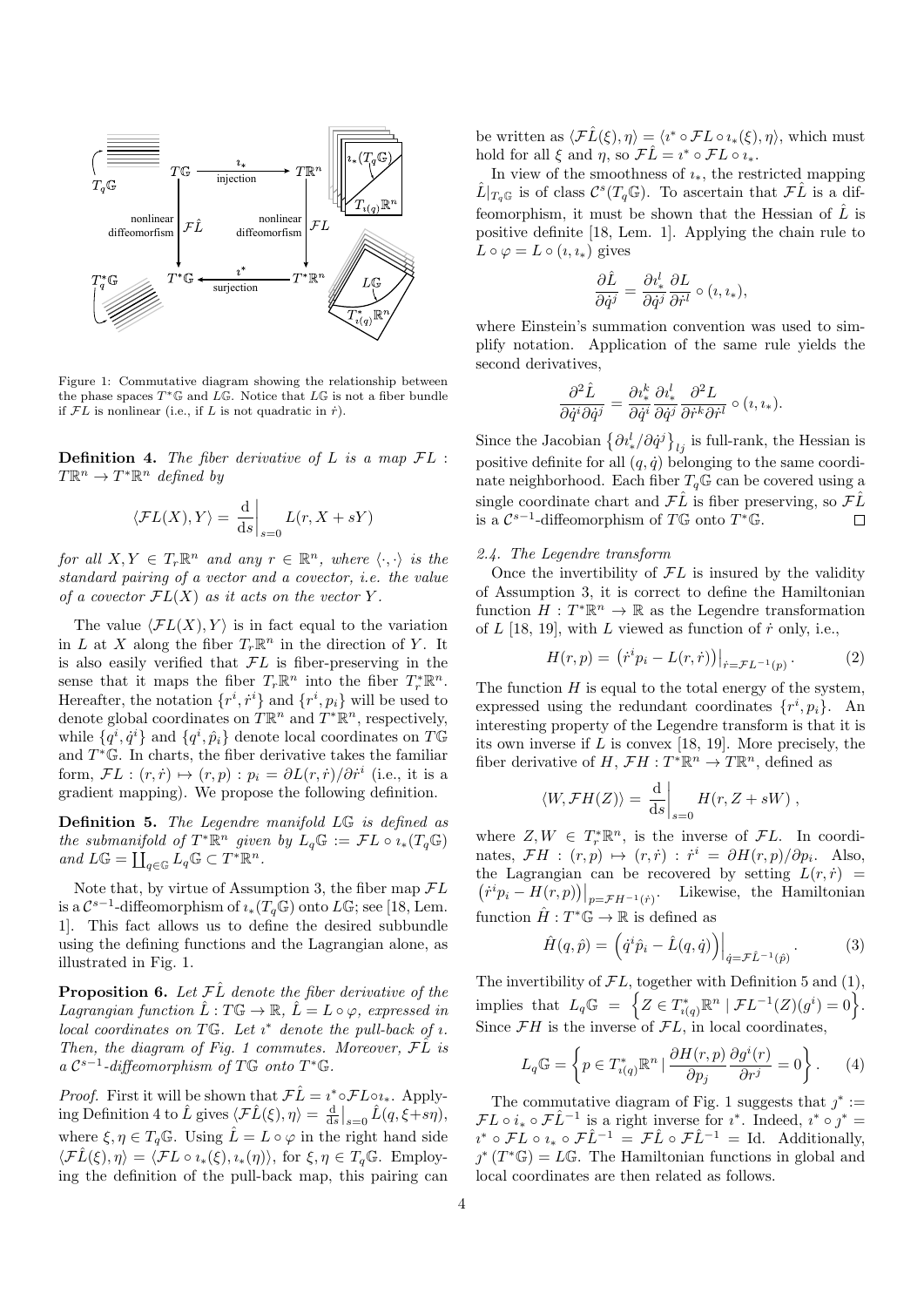Proposition 7. The Hamiltonians in implicit and explicit system representations are related by  $\hat{H} = H \circ (i, j^*).$ 

Thus,  $\hat{H}$  corresponds to the total energy as well, but expressed using the local coordinates  $\{q^i, \hat{p}_i\}$ . This is a consequence of the fact that our map  $(i, j^*): (q, \hat{p}) \mapsto (r, p)$ commutes with the Legendre transform.

Proof. It follows from (2) that

$$
H \circ (i(q), j^*(\hat{p})) = (i^i j_i^*(\hat{p}) - L(i(q), \dot{r}))|_{\dot{r} = \mathcal{F}L^{-1} \circ j^*(\hat{p})} .
$$

Since  $\mathcal{F}L^{-1} \circ \jmath^* = i_* \circ \mathcal{F}\hat{L}^{-1}$  and  $\dot{r} = i_*(\dot{q}),$  $H \circ (i(q), j^*(\hat{p})) = (i^i_*(\dot{q})j^*_i(\hat{p}) - L(i(q), i_*(\dot{q})))\big|_{\dot{q} = \mathcal{F}\hat{L}^{-1}(\hat{p})}$ .

Finally, the Hamiltonian (3) is recovered by recalling that  $\hat{L} = L \circ (i, i_*)$  and noting that  $i_*^i(\dot{q})j_i^*(\hat{p}) = \dot{q}^i \hat{p}_i$ .  $\Box$ 

#### 2.5. Hamilton's equations

Consider again the local coordinates  $\{q^i, \hat{p}_i\}$  on the manifold  $T^* \mathbb{G}$ . A system is named *Hamiltonian* if its trajectories are integral curves of the Hamiltonian vector field  $D_{\hat{H}}: T^*\mathbb{G} \to T(T^*\mathbb{G}),$  where  $D_{\hat{H}} = \frac{\partial \hat{H}}{\partial \hat{p}_i} \frac{\partial}{\partial q^i} - \frac{\partial \hat{H}}{\partial q^i} \frac{\partial}{\partial \hat{p}_i}.$ 

The Hamiltonian vector field unfolds into a more familiar ODE system:

$$
\dot{q} = +\nabla_{\hat{p}} \hat{H}(q, \hat{p}), \quad \dot{\hat{p}} = -\nabla_q \hat{H}(q, \hat{p}).
$$
 (5)

See [6] for more details and a coordinate-free definition of the Hamiltonian vector field.

The implicit model for Hamiltonian systems is defined as follows. In global coordinates  $\{r^i, p_i\}$  on  $T^*\mathbb{R}^n$ , the *implicit* Hamiltonian vector field  $X_{H,g}: L\mathbb{G} \to T(L\mathbb{G}),$ takes the form,

$$
X_{H,g} = D_H - \lambda_j \frac{\partial g^j}{\partial r^i} \frac{\partial}{\partial p_i} , \quad g = 0 , \tag{6}
$$

with  $D_H = \frac{\partial H}{\partial p_i} \frac{\partial}{\partial r^i} - \frac{\partial H}{\partial r^i} \frac{\partial}{\partial p_i}$ . See [12] for details on the derivation of this expression. The Lagrange multipliers  $\lambda_j$ are defined implicitly by (6) and the restriction that the integral curve must lie on LG. More concretely, by applying  $X_{H,g}$  to both sides of the constraint equations  $g^j = 0$ , one obtains the *hidden constraints*  $f^j := X_{H,g}(g^j) = \frac{\partial H}{\partial p_i}$  $\frac{\partial g^j}{\partial r^i} =$ 0. Application of  $X_{H,g}$  to the hidden constraints makes the  $\lambda_i$  appear,

$$
X_{H,g}(f^l) = D_H(f^l) - \lambda_j \frac{\partial g^j}{\partial r^i} \frac{\partial f^l}{\partial p_i} = 0.
$$
 (7)

Thus, if the matrix

$$
\left\{\frac{\partial g^j}{\partial r^i}\frac{\partial f^l}{\partial p_i}\right\}_{jl} = \left\{\frac{\partial g^j}{\partial r^i}\frac{\partial^2 H}{\partial p_i \partial p_m}\frac{\partial g^l}{\partial r^m}\right\}_{jl} \tag{8}
$$

is non-singular on  $L\mathbb{G}$ , then there are unique  $\lambda_i$  satisfying (7) and ensuring that the integral curve stays on  $L\mathbb{G}$ . In mechanical systems,  $\lambda$  is the covector of constraint forces that ensure that the constraints are being enforced.

Remark 8. Since the Hessian of L is positive definite, the Hessian of H is positive definite as well  $\left[18\right]$  (convexity is preserved by the Legendre transform). The matrix (8) is thus positive definite (hence invertible) on account of Assumptions 1 and 3.

**Remark 9.** The statements  $(r, p) \in L\mathbb{G}$  and  $g(r) = 0$ ,  $f(r, p) = 0$  are equivalent (cf. (4)).

The implicit vector field develops into the semi-explicit DAE

$$
\dot{r} = \nabla_p H(r, p) , \ \dot{p} = -\nabla_r H(r, p) - G(r)^\top \lambda , \ 0 = g(r) ,
$$
  
where  $G(r)$  is the Jacobian of  $q(r)$ . (9)

Example: A double planar pendulum

Consider the model of a double planar pendulum (Fig. 2) that comprises a pair of point masses  $m_a$  and  $m_b$  whose coordinate positions are  $r^a = (r^{a_x}, r^{a_y})$  and  $r^b = (r^{b_x}, r^{b_y})$ , respectively. The massless bars are of fixed lengths  $l_a$  and  $l_b$ , which gives rise to the two holonomic constraints:

$$
g^{1}(r) = ||r^{a}||^{2} - l_{a}^{2} = 0 , \quad g^{2}(r) = ||r^{b}||^{2} - l_{b}^{2} = 0 , \quad (10)
$$

where  $r := (r^a, r^b) \in \mathbb{R}^n$ ,  $n = 4$ ,  $k = 2$ ,  $r^{\delta} := r^b - r^a$ . The rank of the constraint Jacobian is full since

$$
\operatorname{rank} G(r) = \operatorname{rank} \begin{pmatrix} r^{a_x} & r^{a_y} & 0 & 0\\ -r^{\delta_x} & -r^{\delta_y} & r^{\delta_x} & r^{\delta_y} \end{pmatrix} = k \quad (11)
$$

for all  $r \in \mathbb{G}$ . Therefore, 0 is a regular value of q and  $\mathbb G$  is an embedded submanifold of  $\mathbb R^4$ . The kinetic and potential energies of the system are

$$
K(\dot{r}) = \frac{1}{2} \dot{r}^\top M \dot{r}, \quad M := \begin{pmatrix} m_a \mathbf{I} & \mathbf{0} \\ \mathbf{0} & m_b \mathbf{I} \end{pmatrix}, \qquad (12)
$$

$$
V(r) = \bar{g}(m_a r^{a_y} + m_b r^{b_y})\,,\tag{13}
$$

where  $\boldsymbol{0}$  and  $\boldsymbol{I}$  are the null and identity elements in  $\mathbb{R}^{2\times 2}$ and where  $\bar{g}$  is the acceleration of gravity. The Lagrangian is  $L = K - V$ . The momentum is  $p_i = \partial L / \partial \dot{r}_i$ , i.e.,  $p =$ Mr. It follows from  $(12)$  and  $(13)$  that the total energy,  $K + V$ , is

$$
H(r,p) = \frac{1}{2}p^{\top}M^{-1}p + \bar{g}(m_a r^{a_y} + m_a r^{a_y}).
$$
 (14)

Substituting (10) and (14) in (9) gives

$$
\dot{r}^{a} = m_{a}^{-1} p_{a} , \quad \dot{r}^{b} = m_{b}^{-1} p_{b} ,
$$
\n
$$
\begin{pmatrix} \dot{p}_{a_{x}} \\ \dot{p}_{a_{y}} \\ \dot{p}_{b_{x}} \end{pmatrix} = - \begin{pmatrix} 0 \\ \bar{g}m_{a} \\ 0 \\ \bar{g}m_{b} \end{pmatrix} - 2 \begin{pmatrix} r^{a_{x}} & -r^{\delta_{x}} \\ r^{a_{y}} & -r^{\delta_{y}} \\ 0 & r^{\delta_{x}} \\ 0 & r^{\delta_{y}} \end{pmatrix} \begin{pmatrix} \lambda_{1} \\ \lambda_{2} \end{pmatrix} , \quad (15)
$$

which, together with (10), constitutes a set of DAEs describing the motion of the double pendulum. The multipliers  $\lambda_1$  and  $\lambda_2$  are the magnitudes of the internal forces along the two bars.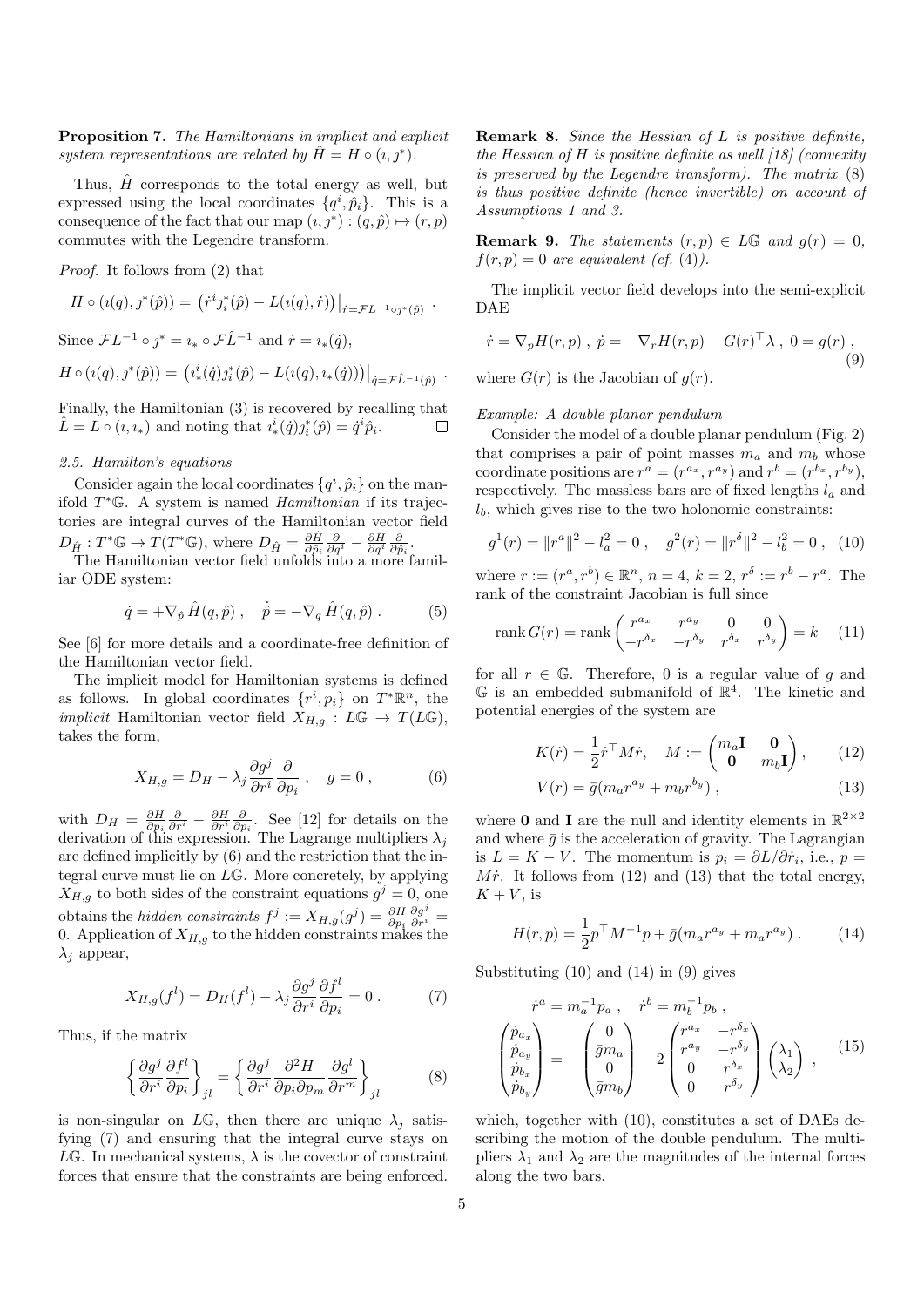

Figure 2: A double planar pendulum, a simple Hamiltonian system.

An explicit model for the double pendulum as an ODE is derived as follows. The dimension of  $\mathbb G$  is  $o = n - k = 2$ . Motivated by Fig. 2, choose  $q^1 \in (-\pi, \pi)$  and  $q^2 \in (-\pi, \pi)$ as local coordinates for G. Eq. (11) insures the existence of an embedding satisfying  $g \circ i \equiv 0$ . It can be readily verified that such embedding is

$$
\begin{pmatrix} r^{a_x} \\ r^{a_y} \\ r^{b_x} \\ r^{b_y} \end{pmatrix} = \begin{pmatrix} l_a \cos q^1 \\ l_a \sin q^1 \\ l_a \cos q^1 + l_b \cos q^t \\ l_a \sin q^1 + l_b \sin q^t \end{pmatrix}, \quad q^t := q^1 + q^2. \quad (16)
$$

Direct differentiation of the two sides of (16) yields the following mapping between velocities,

$$
\dot{r} = \begin{pmatrix} -l_a \sin q^1 & 0 \\ l_a \cos q^1 & 0 \\ -l_a \sin q^1 - l_b \sin q^t & -l_b \sin q^t \\ l_a \cos q^1 + l_b \cos q^t & l_b \cos q^t \end{pmatrix} \dot{q} , \quad q = \begin{pmatrix} q^1 \\ q^2 \end{pmatrix} .
$$
\n(17)

The expression for the kinetic energy in terms of the generalized positions and velocities, is obtained by substituting (17) into (12), with  $K \circ \imath_*(\dot{q}) = \frac{1}{2} \dot{q}^\top \hat{M}(q) \dot{q}$ ,

$$
\begin{split} \hat{M}(q) &= \\ \begin{pmatrix} m_{\rm t} l_a^2 + m_b l_b^2 + 2 m_b l_a l_b \cos q^2 & m_b l_b^2 + m_b l_a l_b \cos q^2 \\ m_b l_b^2 + m_b l_a l_b \cos q^2 & m_b l_b^2 \end{pmatrix} \end{split}
$$

and  $m_t = m_a + m_b$ . The expression for the potential energy  $V \circ i(q) = \bar{g} m_a l_a \sin q^1 + \bar{g} m_b (l_a \sin q^1 + l_b \sin q^t)$ is obtained by substituting (16) in (13). The vector of momenta is  $\hat{p} = \hat{M}(q)\hat{q}$  and the total energy is

$$
\hat{H}(q,\hat{p}) = \frac{1}{2}\hat{p}^\top \hat{M}(q)^{-1}\hat{p} + \bar{g}\left(m_t l_a \sin q^1 + m_b l_b \sin q^t\right) \tag{18}
$$

Finally, Eq. (5) states that the motion of the system is described by

$$
\dot{q} = \hat{M}(q)^{-1}\hat{p}, \ \dot{\hat{p}} = -\nabla_q V(q) - \nabla_q \left(\frac{1}{2}\hat{p}^\top \hat{M}(q)^{-1}\hat{p}\right).
$$
\n(19)

Two representations for the same system were derived, one in the form of an ODE (19) and the other as a DAE (15). The main point of this example can be summarized in the following remark.

Remark 10. For the DAE, the Hamiltonian function (14) is separable, i.e., the kinetic energy does not depend on r. The inertia matrix M is a constant diagonal matrix. Moreover, the potential energy (13) is linear, which results in a constant gradient. On the other hand, the Hamiltonian (18) that appears in the ODE is not separable (the inertia matrix depends on q) and it is composed of transcendental functions.

The cost of a simpler Hamiltonian function is clear if one compares the dimensions of q and  $\hat{p}$  that describe the system using the vector field (19) versus the dimensions of  $r$  and  $p$  in (15), and if one takes into account the need for computing the Lagrange multipliers. Despite this problems, implicit representations are particularly advantageous for the purposes of system discretization, accurate simulation and design of control laws.

## 2.6. Energy conservation and symplecticity

It is well known that the flow generated by  $D_{\hat{H}}$  preserves the Hamiltonian function [10, 13]. In other words, Hamiltonian systems conserve energy, a property that is easily shown by computing  $\mathcal{L}_{D_{\hat{H}}}H$ , the Lie derivative of  $\hat{H}$  along the flow generated by  $D_{\hat{H}}$ . The implicit vector field (6), on the other hand, represents the same system as  $D_{\hat{H}}$ , so the flow generated by it must surely preserve the Hamiltonian function too [12]. Indeed,

$$
\mathcal{L}_{X_{H,g}}H = X_{H,g}(H) = D_H(H) - \lambda_j \frac{\partial g^j}{\partial r^i} \frac{\partial H}{\partial p_i} = \lambda_j f^j. (20)
$$

Eq. (20) shows that  $(\mathcal{L}_{X_{H,g}}H)(r,p) = 0$  for all  $(r,p) \in L\mathbb{G}$ (cf. Remark 9), so  $H$  remains constant along the system trajectories.

It is also well known that, besides the 0-form  $\hat{H}$ , Hamiltonian flows preserve the 2-form  $\hat{\omega} := dq^i \wedge d\hat{p}_i$ , which acts on vectors of  $T(T^*\mathbb{G})$  (See [6] for a coordinate-free definition). The invariance of  $\hat{\omega}$  with respect to  $D_{\hat{H}}$  can be established by showing that the Lie derivative  $\mathcal{L}_{D,\hat{\mu}}\hat{\omega}$  is equal to zero, the demonstration being similar to that of the conservation of  $H$ .

**Definition 11.** A differentiable mapping  $\hat{\phi}: T^*\mathbb{G} \to T^*\mathbb{G}$ is called symplectic if  $\hat{\phi}^* \hat{\omega} = \hat{\omega}$ .

Employing the definition of the pull-back map, Definition 11 can be alternatively written as  $\hat{\omega}(\hat{\phi}_*\xi, \hat{\phi}_*\eta) =$  $\hat{\omega}(\xi, \eta)$  for all  $\xi, \eta \in T_x(T^*\mathbb{G})$ . Remarkably, the flow  $\hat{\phi}_t$ that is generated by the Hamiltonian vector field  $D_{\hat{H}}$  is symplectic.

Again, since the implicit Hamiltonian vector field  $X_{H,g}$ refers to the same physical system as  $D_{\hat{H}}$ , one might reasonably expect  $X_{H,g}$  to generate a symplectic flow. Similarly to  $\hat{\omega}$ , we define  $\omega := dr^i \wedge dp_i$ , which acts on vectors of  $T(T^*\mathbb{R}^n)$ .

**Theorem 12.** [12, 14] Let H be twice continuously differentiable. The flow  $\phi_t : L\mathbb{G} \to L\mathbb{G}$  of  $X_{H,q}$  (6) is a symplectic transformation on LG, i.e.,  $\phi_t^* \omega = \omega$  for every t for which  $\phi_t$  is defined.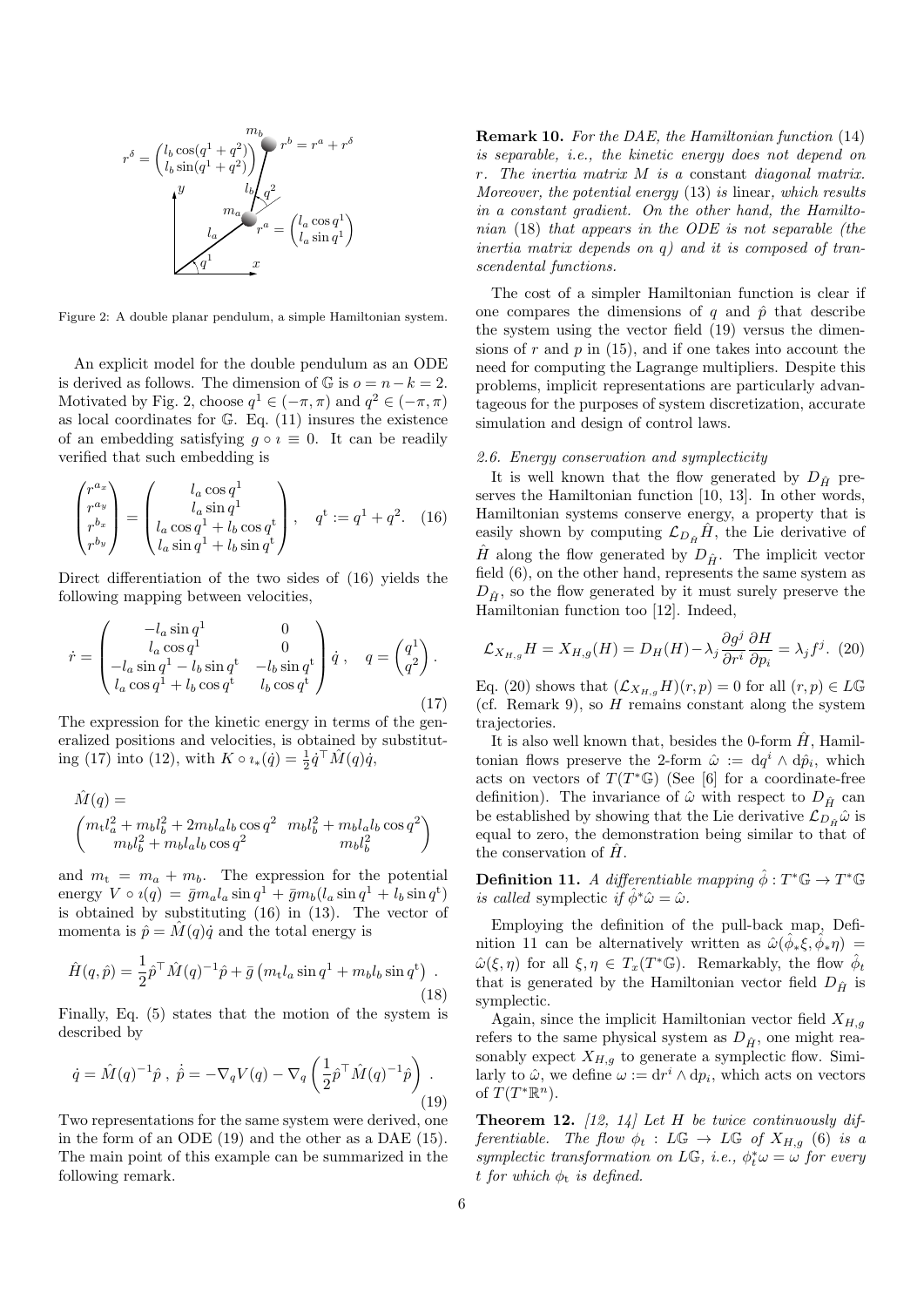**Remark 13.** The converse statement, that every symplectic flow  $\phi_t$  solves Hamilton's equations for some H, is also true, so symplecticity is a characteristic property of Hamiltonian systems [6]. This does not translate to the case of energy conservation, i.e., while every Hamiltonian system conserves energy, not every energy-conserving system is Hamiltonian.

## 3. Adding ports

In the presence of external forces and dissipation it is convenient to represent  $D_{\hat{H}}$  as an input–output system equipped with a pair of port variables  $(u, y)$ , giving rise to a PH system [10, 13, 20] that is described by the vector field,  $X_{\hat{H},u} : T^* \mathbb{G} \times (\mathbb{R}^m)^* \to T(T^* \mathbb{G}),$ 

$$
X_{\hat{H},u} = D_{\hat{H}} + u_l \hat{U}_i^{\ \ l} \frac{\partial}{\partial \hat{p}_i} \,. \tag{21}
$$

Here,  $u \in (\mathbb{R}^m)^*$  is the controlled or input variable. The dependent or output variable,  $y \in \mathbb{R}^m$ , is such that  $y^l =$  $\hat{U}_i^{\ l}\frac{\partial \hat{H}}{\partial \hat{p}_i}$ , where  $\hat{U}_i^{\ l}$  are maps from  $\mathbb G$  to  $\mathbb R$ . Applying this idea to the implicit Hamiltonian system (6) gives the implicit control vector field  $X_{H,u,g}: L\mathbb{G} \times (\mathbb{R}^m)^* \to T(L\mathbb{G}),$ 

$$
X_{H,u,g} = D_H + \left(u_l U_i^l - \lambda_j \frac{\partial g^j}{\partial r^i}\right) \frac{\partial}{\partial p_i}, \quad g = 0, \quad (22)
$$

with the output defined by  $y^l = U_i^l \frac{\partial H}{\partial p_i}$ . A system described by  $(22)$  is called an *implicit port-Hamiltonian sys*tem [10]

The vector field (22) and the output unravel to become,

$$
\dot{r} = +\nabla_p H(r, p) , \ \dot{p} = -\nabla_r H(r, p) - G(r)^\top \lambda + U(r)u ,
$$
  

$$
y = U(r)^\top \nabla_p H(r, p) , \ 0 = g(r) .
$$

By analogy with the results described in Sec. 2.5, one can determine the Lagrange multipliers  $\lambda$  explicitly. The constraints  $f^a = 0$  imply that

$$
X_{H,u,g}(f^a) = D_H(f^a) + u_l U_i^l \frac{\partial f^a}{\partial p_i} - \lambda_j \frac{\partial g^j}{\partial r^i} \frac{\partial f^a}{\partial p_i} = 0 , \tag{23}
$$

from which it follows that, as long as (8) is non-singular, there are unique  $\lambda_j$  (in general dependent on u as well as on r and p) such that  $X_{H,u,g}(f^a) = 0$  and such that the integral curve stays on LG.

It follows from Proposition 7 and  $y^l = \hat{U}_i^l \frac{\partial \hat{H}}{\partial \hat{p}_i} = U_i^l \frac{\partial H}{\partial p_i}$ that

$$
\hat{U}_i^{\ l} = i_*^{\ j} \cdot (U \circ i)_j^{\ l} \ . \tag{24}
$$

# 3.1. Passivity

It can be readily seen that an implicit PH system described by  $(22)$  no longer preserves  $H$ . The Lie derivative of H is now  $\mathcal{L}_{X_{H,u,g}}(H) = u_l y^l - \lambda_j f^j$ . Recall that  $f^j = 0$ for all j and all  $(r, p) \in L\mathbb{G}$ , so one has the power balance  $\mathcal{L}_{X_{H,u,g}}H = u_l y^l$ . Since the product  $u_l y^l$  is equal to the

rate of change in energy, we say that  $(u, y)$  is a *power*conjugated pair of port variables. If, in addition, the restriction of  $H$  to  $L\mathbb{G}$  is bounded from below, i.e., if the image of  $L\mathbb{G}$  under H is bounded from below, then (22) is called passive, or more precisely, lossless. Boundedness of  $H$  can be easily assessed using the following proposition, which is a consequence of Weierstrass' Theorem.

**Proposition 14.** Suppose that the potential energy  $V$  is lower semi-continuous and G is compact in the topology of  $\mathbb{R}^n$ . Then,  $H(L\mathbb{G})$  is bounded from below (hence, the vector field (22) describes a lossless system).

#### Example: A double planar pendulum (continued)

Suppose that the double pendulum (Fig. 2) is actuated by application of torques  $u_1$  and  $u_2$  to the joints that correspond to the angles  $q^1$  and  $q^2$ , respectively. The resulting linear forces  $U^1u_1$  and  $U^2u_2$   $(U^1 := \{U_i^1\}_i)$  and  $U^2 := \{U_i^2\}_i$  can be computed using (24), that is,

$$
U^{1} = \begin{pmatrix} -r^{a_y} \\ r^{a_x} \\ 0 \\ 0 \end{pmatrix} \frac{1}{l_a^2} \quad \text{and} \quad U^{2} = \begin{pmatrix} r^{\delta_y} \\ -r^{\delta_x} \\ -r^{\delta_y} \\ r^{\delta_x} \end{pmatrix} \frac{1}{l_b^2} - U^{1}.
$$

The manifold defined by (10) is compact and the potential energy (13) is continuous, which confirms that the double pendulum is passive with passive outputs  $y^l =$  $U_i^{\ d} \partial H/\partial p_i = U_i^{\ d} \dot{r}^i$ . From (16), (17) and (24), we have  $\hat{U}_1^1 = 1, \hat{U}_2^1 = 0, \hat{U}_1^2 = 0$  and  $\hat{U}_2^2 = 1$ , so that in local coordinates the passive outputs correspond to the angular velocities  $y^1 = \hat{U}_i^1 \dot{q}^i = \dot{q}^1$  and  $y^2 = \hat{U}_i^2 \dot{q}^i = \dot{q}^2$ .

# 3.2. The evolution of the symplectic form

With the inclusion of the control variable  $u$ , it can no longer be expected that the flow of (22) be symplectic.

**Proposition 15.** The Lie derivative of  $\omega = dr^i \wedge dp_i$ restricted to LG satisfies

$$
\mathcal{L}_{X_{H,u,g}}\omega\big|_{L\mathbb{G}} = \mathrm{d}r^i \wedge \mathrm{d}(u_l U_i^l) \,. \tag{25}
$$

Proof. Recall first that the Lie derivative of a general lform  $\alpha$  along a vector field X can be computed using Cartan's formula [21] as  $\mathcal{L}_X \alpha = d(i_X \alpha) + i_X d\alpha$ . That is,  $\mathcal{L}_X \alpha$ is the sum of two *l*-forms:  $d(i_X \alpha)$ , the exterior derivative of  $i_X\alpha$  (the contraction of  $\alpha$  on X), and the contraction of d $\alpha$  on X. Thus,

$$
\mathcal{L}_{X_{H,u,g}}\omega = d\left(i_{X_{H,u,g}}(\mathrm{d}r^i \wedge \mathrm{d}p_i)\right) + i_{X_{H,u,g}}d(\mathrm{d}r^i \wedge \mathrm{d}p_i)
$$
  
= 
$$
d\left((i_{X_{H,u,g}}\mathrm{d}r^i) \wedge \mathrm{d}p_i - \mathrm{d}r^i \wedge (i_{X_{H,u,g}}\mathrm{d}p_i)\right).
$$

The second equality follows from the anti-derivation property of the contraction and the wedge product [21, p. 152] and the fact that  $d^2\beta = 0$  for any differential form  $\beta$ . Performing the contraction of  $dr^i$  and  $dp_i$  on  $X_{H,u,g}$  gives,

$$
\mathcal{L}_{X_{H,u,g}}\omega = \mathrm{d}\left(\frac{\partial H}{\partial p_i}\mathrm{d}p_i + \mathrm{d}r^i\left(\frac{\partial H}{\partial r^i} - u_lU_i^{\;l} + \lambda_j\frac{\partial g^j}{\partial r^i}\right)\right)
$$